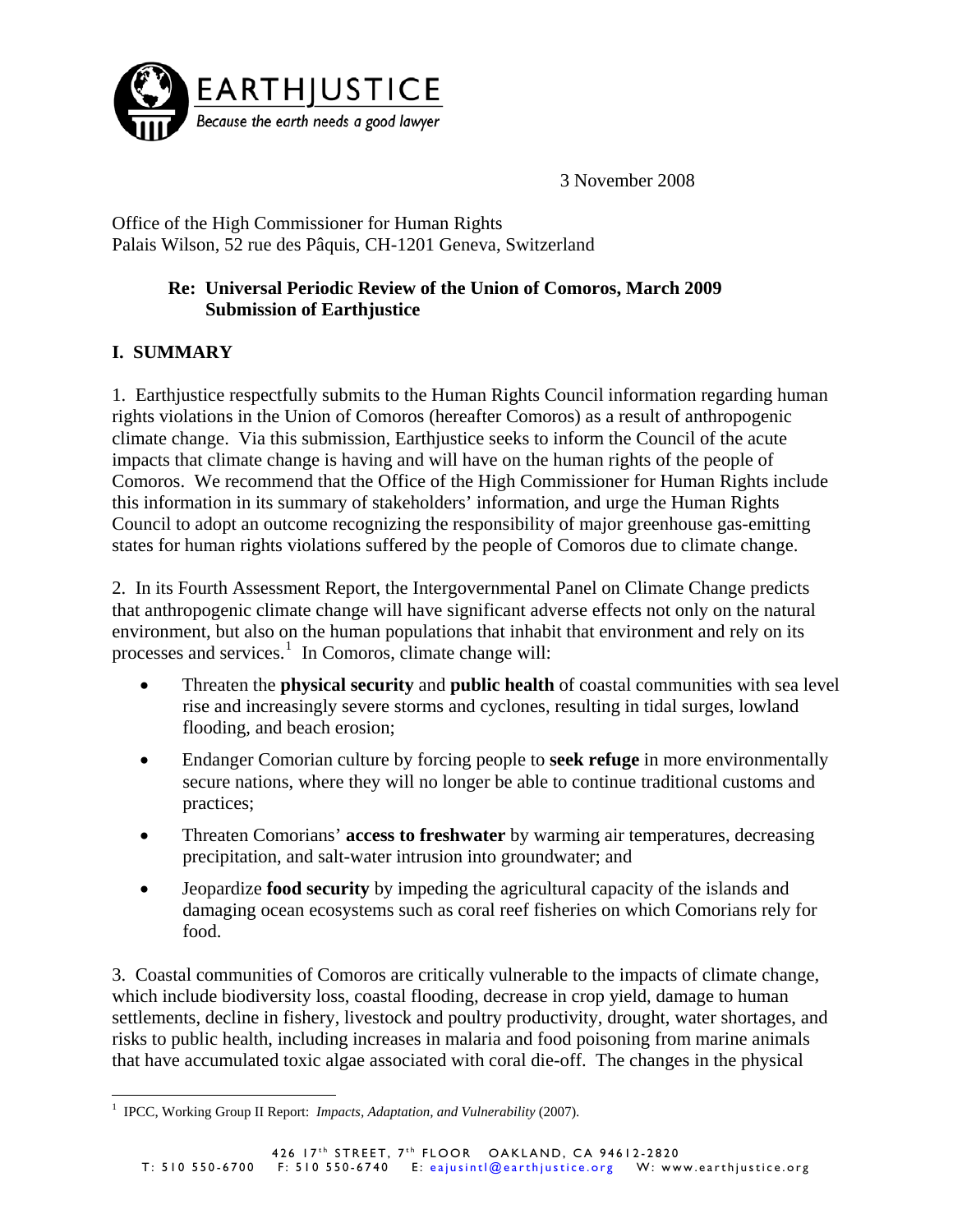environment causing these threats have been increasing in severity over the past several decades and are predicted to increase significantly by the end of the century.<sup>[2](#page-1-0)</sup>

4. These impacts threaten many of the human rights guaranteed by Comoros under international law, including: the right to **life**, the right to **health**, the right to be **free from hunger**, the right to **water**, the right to a **healthy environment**, the right to an **adequate standard of living**, the right to a **means of subsistence**, the right to **property**, the right to **culture** and **traditional knowledge**, and the right to **resettlement** under humanitarian law.

# **II. BACKGROUND**

5. The archipelago of the Union of the Comoros in the southwest Indian Ocean includes three large islands and many small islets, 300 km from both Mozambique and Madagascar. Comoros is one of the world's poorest countries, ranked  $12<sup>th</sup>$  of the Least Developed Countries, and was ranked in a 2008 report as the nation most vulnerable to climate change risks.<sup>[3](#page-1-1)</sup> Tropical cyclones occur between December and April, and devastate island infrastructure about twice per decade. Comoros has a land base of  $1861 \text{ km}^2$ , only 36% of which is arable due to volcanic soils. Most islands suffer from deforestation, soil degradation and erosion on steep slopes. Landslides are common and threaten subsistence farms. Most of the population of Comoros does not have a reliable source of potable water.

6. For over one thousand years, people have lived on the islands of Comoros, developing four indigenous languages and extensive knowledge of forest and ocean ecosystems. With a population of 798,000 and 2.8% annual population growth, Comoros is one of the most densely settled nations on earth. The population is projected to reach a density of 862 people per  $km^2$  by 2050. Over 66% of the population lives in rural areas, where they are dependent upon subsistence economies of agriculture, fishing and hunting. Half the population lives in coastal areas, where most cities are also located. By 2050, 65% of the population will live in coastal areas. [4](#page-1-2) Most infrastructure is located at less than 6 meters above sea level. Major exports are limited to vanilla, cloves, perfume essences, and copra, and the per capita GDP of Comoros is only US\$700 per year, with half the population living in absolute poverty. Emissions of global warming pollutants in Comoros is only 0.1 metric tons of  $CO<sub>2</sub>$  equivalent per capita, compared to 20.6 metric tons per capita for the United States.<sup>[5](#page-1-3)</sup>

# **III. THE IMPACTS OF CLIMATE CHANGE ON HUMAN RIGHTS IN COMOROS**

#### **Climate change-related storms, tidal surges and changes in sea-level threaten Comorians' physical security and public health.**

7. According to the IPCC, **"**Small Islands…have characteristics which make them especially vulnerable to the effects of climate change, sea-level rise and extreme events. Sea-level rise is expected to exacerbate inundation, storm surges, erosion and other coastal hazards, thus

<sup>&</sup>lt;sup>2</sup> IPCC, Working Group I Report: *The Physical Science Basis: Summary for Policymakers* (2007).

<span id="page-1-1"></span><span id="page-1-0"></span><sup>&</sup>lt;sup>3</sup> Maplecroft Consulting, Climate Change Risk Report (2008).

<span id="page-1-2"></span>Union of Comoros General Directorate of the Environment, *UN Framework Convention on Climate Change Initial National Communication* (2002).

<span id="page-1-3"></span>UNDP, Human Development Report 2007/2008—Comoros (2007).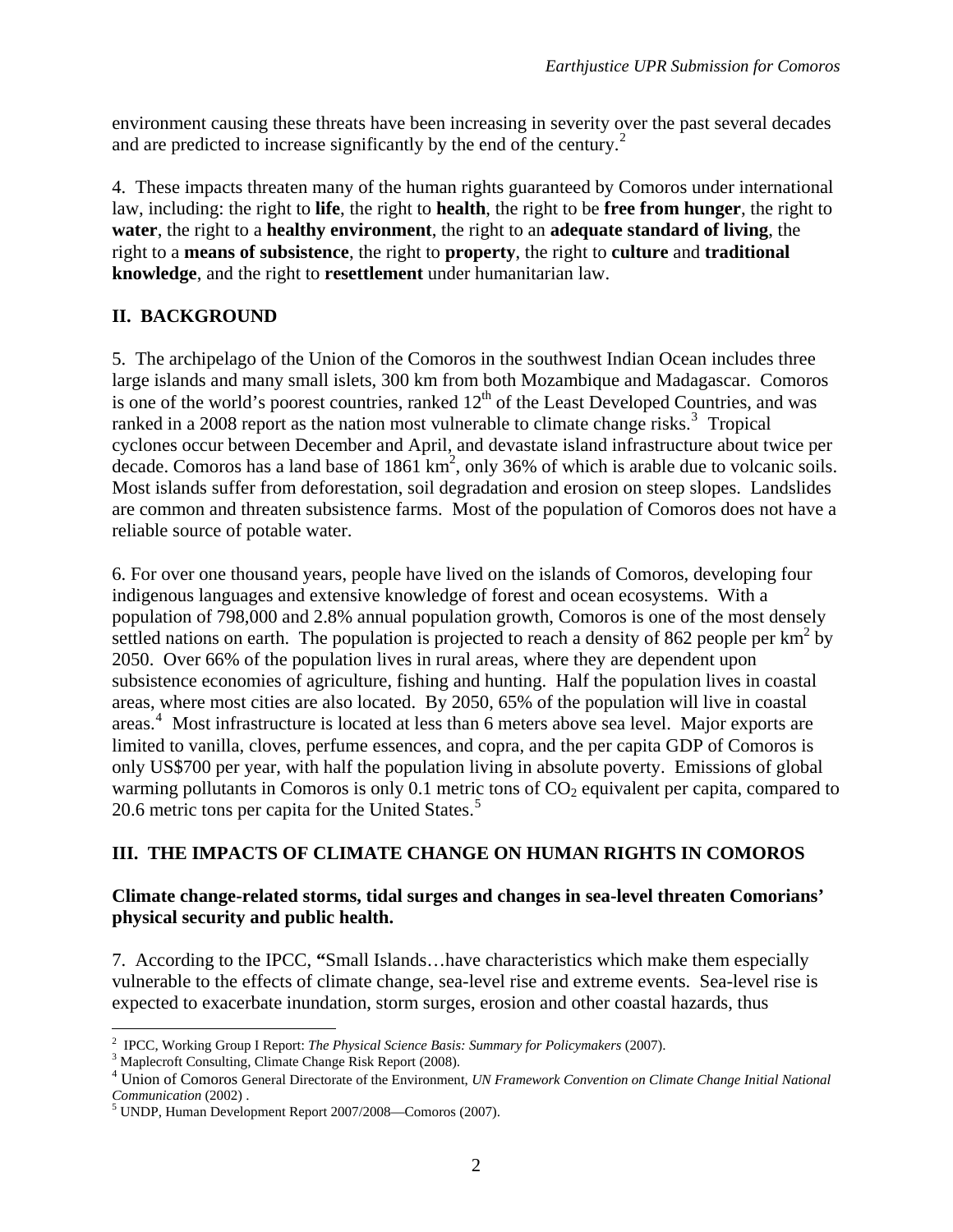threatening vital infrastructure and facilities that support the livelihoods of island communities."<sup>[6](#page-2-0)</sup> Sea-level rise is potentially the most cataclysmic long-term impact of climate change facing Comoros. Even if greenhouse gas concentrations were to be stabilized, anthropogenic warming and sea-level rise are predicted to continue for centuries due to the timescales associated with climate feedbacks.<sup>[7](#page-2-1)</sup> Sea levels have risen in the Indian Ocean by about 1.5mm/year between 1950 and 2001.<sup>[8](#page-2-2)</sup> The predicted sea level rise in Comoros of 20cm by 2050 would flood 734 hectares and displace 10% of the coastal population.<sup>[9](#page-2-3)</sup>

8. On average, major cyclones hit Comoros twice per decade, causing widespread damage to infrastructure as well as social and economic dislocation. In the Indian Ocean, cyclones are predicted to become larger and more destructive with global warming.<sup>[10](#page-2-4)</sup> Currently, 17 health centers and 35 nursing stations are at risk from cyclones, storms and flooding.[11](#page-2-5) Damage to coastal infrastructure, including ports, airports, fuel tanks and power plants, is predicted to be US\$400 million by 2050, or 2.2 times the country's GDP for 2001.<sup>[12](#page-2-6)</sup>

9. Malaria, already the number one health problem in Comoros, is expected to increase as air temperatures rise, spreading from lowlands to higher altitudes. Outbreaks are expected to last year round, rather than during the rainy season alone.<sup>[13](#page-2-7)</sup> Cholera outbreaks also occur after cyclones.[14](#page-2-8)

10. Shoreline erosion increases susceptibility to floods during storms and tide surges. As shorelines recede, habitable areas of Comoros are reduced. Without habitable coastal lowlands, the lives and livelihoods of tens of thousands of Comorians will be adversely affected. As their lands become submerged, eroded or rendered unproductive, many Comorians will have no choice but to emigrate.[15](#page-2-9) It is essential that the international community take seriously the responsibility to assist people displaced by climate change.

*11. The physical destruction of land and property in Comoros due to sea-level rise, increased air temperatures, climate-related storm events, increased shoreline erosion, and climate-related threats to public health violates Comorians' human rights to life, food, health, property, culture, traditional knowledge and the right to a means of subsistence, an adequate standard of living, and a healthy environment.* 

**Climate change threatens access to freshwater in Comoros.** 

 $\overline{a}$  $^{6}$  IPCC 2007, *supra* note 1.

<span id="page-2-1"></span><span id="page-2-0"></span><sup>&</sup>lt;sup>7</sup> *Id.* at 16. *Id.* at 16. *P* **Id.** at 16. *P* **Id. If If C COPP II Report:** *Small Islands* (2007), at 692.

<span id="page-2-4"></span><span id="page-2-3"></span><span id="page-2-2"></span><sup>&</sup>lt;sup>9</sup> General Directorate of the Environment 2002, *supra* note 4.<br><sup>10</sup> IPCC, Working Group I Report: *Regional Climate Projections* (2007), at 915.<br><sup>11</sup> Id.<br><sup>12</sup> Id.

<span id="page-2-5"></span>

<span id="page-2-9"></span>

<span id="page-2-8"></span><span id="page-2-7"></span><span id="page-2-6"></span><sup>&</sup>lt;sup>13</sup> *Id.*<br><sup>14</sup> UNICEF Humanitarian Action, East and Southern Africa, Donor Update, March 2007.<br><sup>15</sup> IPCC Working Group II (2007) (see *supra* note 1) predicts that 150 to 200 million people worldwide will be displaced by climate change by the year 2050.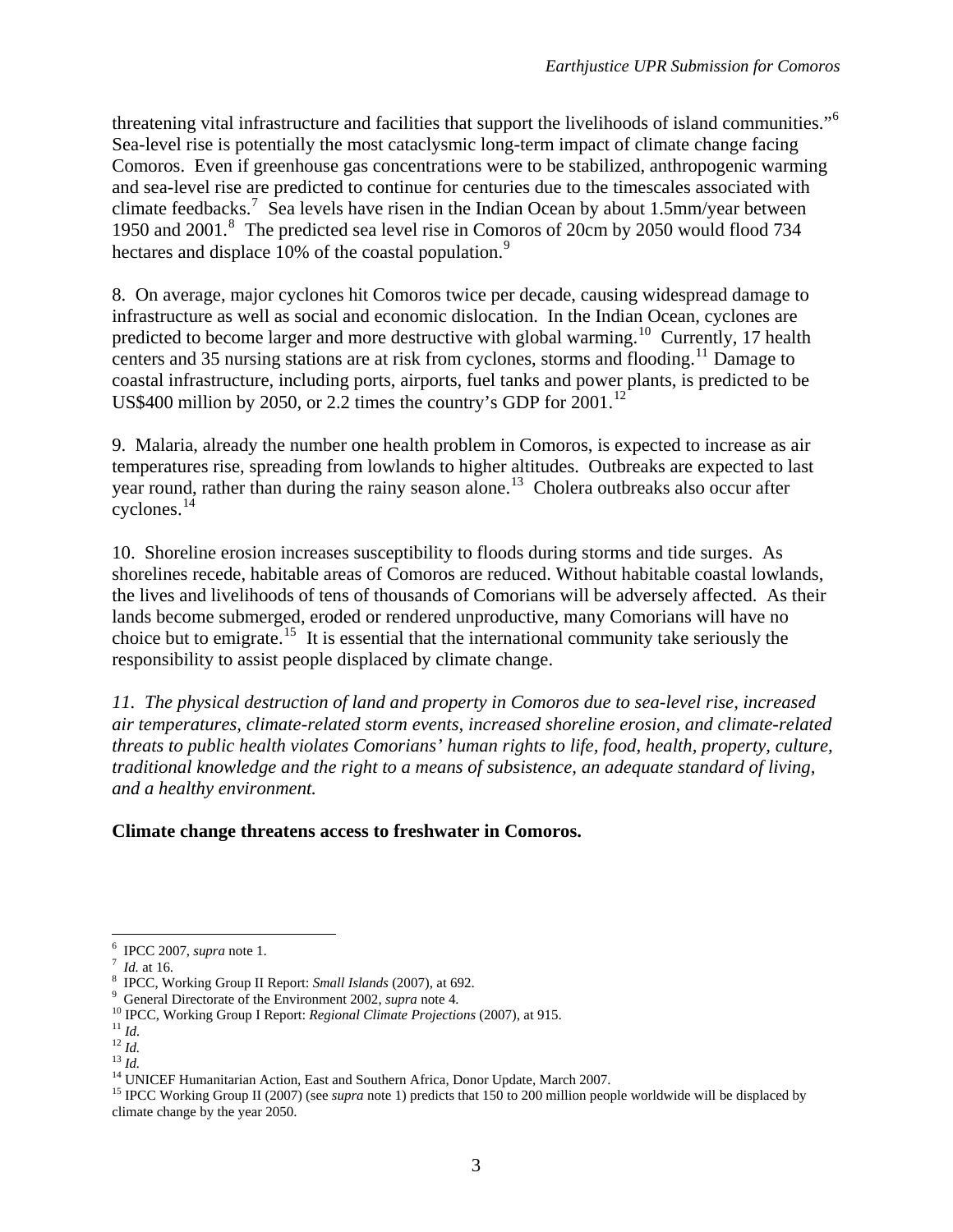12. Air temperatures in Comoros are predicted to rise  $1^0C$  by 2050, <sup>[16](#page-3-0)</sup> while precipitation is predicted to decline 5 to 10% by 2099.<sup>[17](#page-3-1)</sup> This will exacerbate existing water shortages, which are already compounded by contamination of groundwater from poor waste management. Salt water intrusion into coastal aquifers due to sea-level rise and storm surges will also reduce access to freshwater. On the island of Anjouan, more than half of the island's 40 original rivers have disappeared due to land degradation.

*13. The impacts of climate change on Comoros's freshwater resources violates Comorians' human rights to life, health, food, water; and the rights to a means of subsistence, an adequate standard of living, and a healthy environment.* 

#### **Climate change jeopardizes Comoros's food security and traditional livelihoods.**

14. Increasing temperatures, droughts, cyclones, flooding and sea-level rise threatens subsistence and traditional agriculture in Comoros. Without subsistence crops, the nutrition, health, and standard of living of most Comorians will worsen, as they cannot afford to replace these with imported food. Without traditional crops, Comorians cannot practice or benefit from their traditional knowledge and culture.

15. Climate change threatens the integrity of the reefs and coastal ecosystems on which thousands of Comorians depend. Climate change will have severe impacts on coral reefs and fisheries due to increasing carbon dioxide in the atmosphere, acidification of sea waters, rising sea temperatures and increasing storm intensity.<sup>[18](#page-3-2)</sup> Decline of coral communities will reduce the richness of fish species and will result in local extinctions and loss of species within key functional groups of fish.<sup>[19](#page-3-3)</sup> Such changes impact the sustainability of reef fisheries on which Comorians depend as a vital source of dietary protein. Coastal communities are also at risk of episodes of collective food poisoning if they consume marine animals that have accumulated the toxic algae that accompanies coral die-off. $^{20}$  $^{20}$  $^{20}$ 

*16. Destruction of subsistence agriculture and coral reef ecosystems essential to Comorian livelihoods violates their rights to life, health, food, culture, traditional knowledge, and the rights to a means of subsistence, an adequate standard of living, and a healthy environment.* 

#### **IV. CONCLUSION AND RECOMMENDATIONS**

17. A serious threat to the human rights of the people of Comoros is the environmental vulnerability of their small islands to the impacts of climate change. The plight of Comorians illustrates how fundamental the right to an ecologically sustainable environment is to guaranteeing other rights such as the right to life, food, health, water, and culture.<sup>[21](#page-3-5)</sup>

 $\overline{a}$ 

<span id="page-3-2"></span>

<span id="page-3-1"></span><span id="page-3-0"></span><sup>&</sup>lt;sup>16</sup> General Directorate of the Environment 2002, *supra* note 4., citing IPCC 2001.<br><sup>17</sup> IPCC 2007, *supra* note 2 at 16.<br><sup>18</sup> IPCC Working Group II Report: *Impacts, Adaptation and Vulnerability; Cross-chapter case study* on Coral Reefs (2007), p. 850-54, available at: <http://www.ipcc.ch/pdf/assessment-report/ar4/wg2/ar4-wg2-xccc.pdf>.<br><sup>19</sup> Id.<br><sup>20</sup> General Directorate of the Environment 2002 *supra* note 4.<br><sup>21</sup> See, e.g., Human Rights and

<span id="page-3-5"></span><span id="page-3-4"></span><span id="page-3-3"></span>

*ESCOR*, Hum. Rts. Comm., U.N. Doc. E/CN.4/Sub.2/1994/9 (1994).